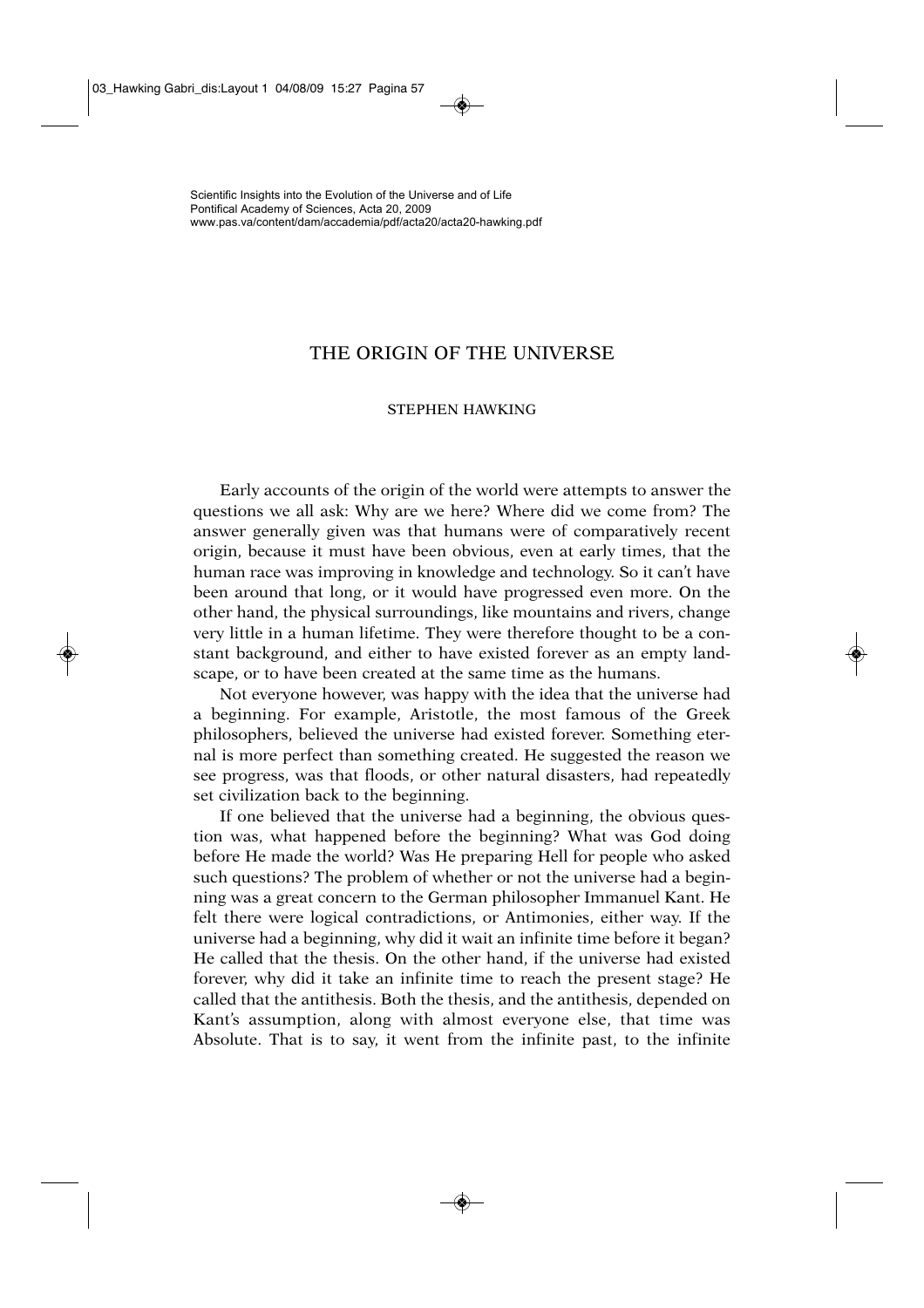future, independently of any universe that might or might not exist in this background.

This is still the picture in the minds of many scientists today. However, in 1915, Einstein introduced his revolutionary General Theory of Relativity. In this, space and time were no longer absolute, no longer a fixed background to events. Instead, they were dynamical quantities that were shaped by the matter and energy in the universe. They were defined only within the universe, so it made no sense to talk of a time before the universe began. It would be like asking for a point south of the South Pole: it is not defined.

If the universe was essentially unchanging in time, as was generally assumed before the 1920s, there would be no reason that time should not be defined arbitrarily far back. Any so-called beginning of the universe would be artificial, in the sense that one could extend the history back to earlier times. Thus, it might be that the universe was created last year, but with all the memories and physical evidence to look like it was much older. This raises deep philosophical questions about the meaning of existence. I shall deal with these by adopting what is called the positivist approach. In this, the idea is that we interpret the input from our senses in terms of a model we make of the world. One cannot ask whether the model represents reality, only whether it works. A model is a good model, if first it interprets a wide range of observations, in terms of a simple and elegant model. And second, if the model makes definite predictions that can be tested, and possibly falsified, by observation.

In terms of the positivist approach, one can compare two models of the universe. One in which the universe was created last year, and one in which the universe existed much longer. The Model in which the universe existed for longer than a year can explain things like identical twins, that have a common cause more than a year ago.

On the other hand, the model in which the universe was created last year, cannot explain such events. So the first model is better. One cannot ask whether the universe *really* existed before a year ago, or just appeared to. In the positivist approach, they are the same.

In an unchanging universe, there would be no natural starting point. The situation changed radically however, when Edwin Hubble began to make observations with the hundred-inch (2.5m) telescope on Mount Wilson, in the 1920s.

Hubble found that stars are not uniformly distributed throughout space, but are gathered together in vast collections called galaxies.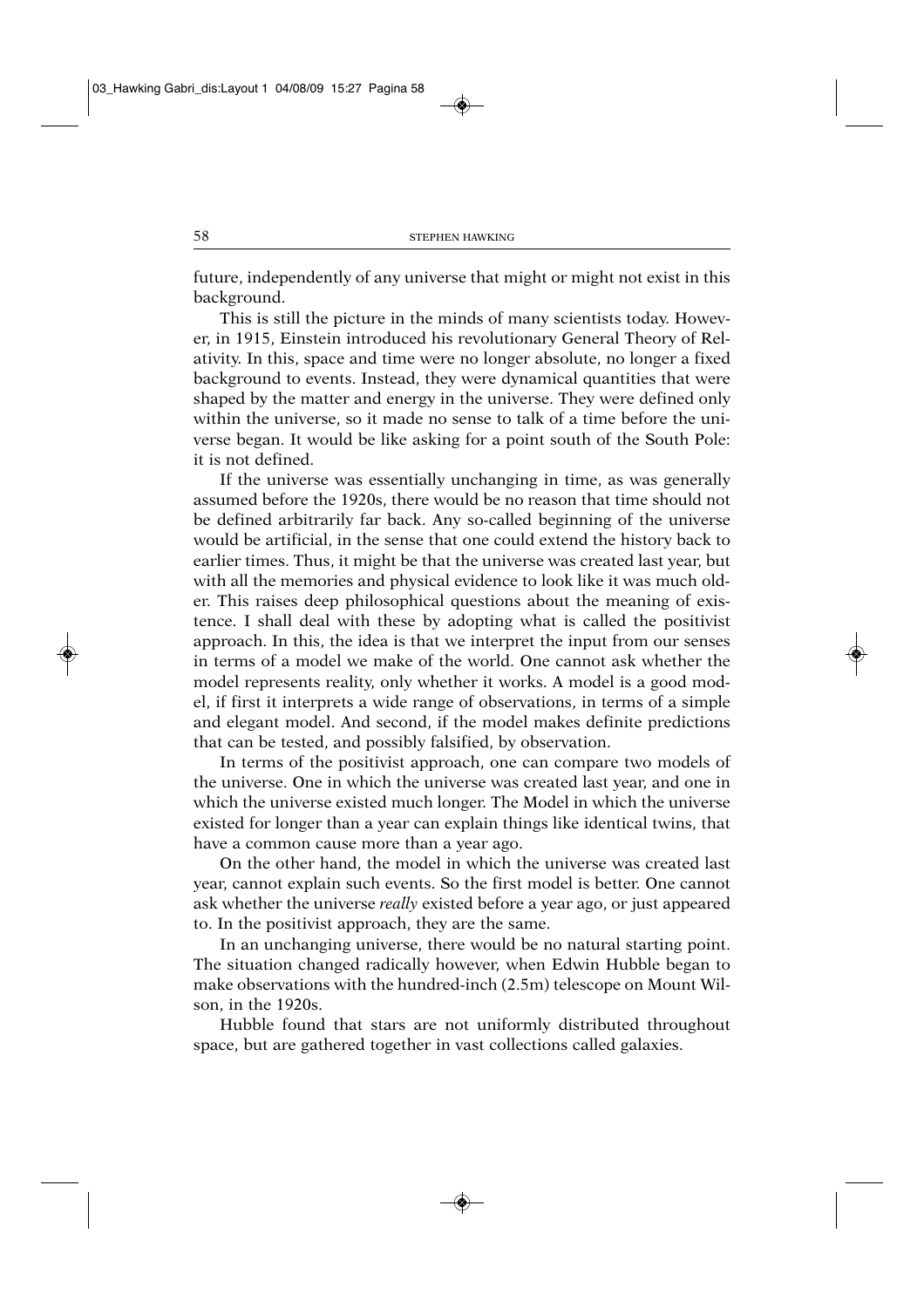By measuring the light from galaxies, Hubble could determine their velocities. He was expecting that as many galaxies would be moving towards us, as were moving away. This is what one would have in a universe that was unchanging with time. But to his surprise, Hubble found that nearly all the galaxies were moving away from us. Moreover, the further galaxies were from us, the faster they were moving away. The universe was not unchanging with time, as everyone had thought previously: it was expanding. The distance between distant galaxies was increasing with time.

The expansion of the universe was one of the most important intellectual discoveries of the 20th century, or of any century. It transformed the debate about whether the universe had a beginning: if galaxies are moving apart now, they must have been closer together in the past. If their speed had been constant, they would all have been on top of one another, about 15 billion years ago. Was this the beginning of the universe?

Many scientists were still unhappy with the universe having a beginning, because it seemed to imply that physics broke down. One would have to invoke an outside agency, to determine how the universe began. They therefore advanced theories in which the universe was expanding at the present time, but didn't have a beginning. One was the Steady State theory, proposed by Bondi, Gold, and Hoyle in 1948.

In the Steady State theory, as galaxies moved apart, the idea was that new galaxies would form from matter that was supposed to be continually being created throughout space. The universe would have existed forever, and would have looked the same at all times. This last property had the great virtue, from a positivist point of view, of being a definite prediction that could be tested by observation. The Cambridge radio astronomy group, under Martin Ryle, did a survey of weak radio sources in the early 1960s. These were distributed fairly uniformly across the sky, indicating that most of the sources lay outside our galaxy. The weaker sources would be further away, on average.

The Steady State theory predicted the shape of the graph of the number of sources, against source Strength. But the observations showed more faint sources than predicted, indicating that the density of sources was higher in the past. This was contrary to the basic assumption of the Steady State theory, that everything was constant in time. For this, and other reasons, the Steady State theory was abandoned.

Another attempt to avoid the universe having a beginning was the suggestion that there was a previous contracting phase, but because of rotation and local irregularities, the matter would not all fall to the same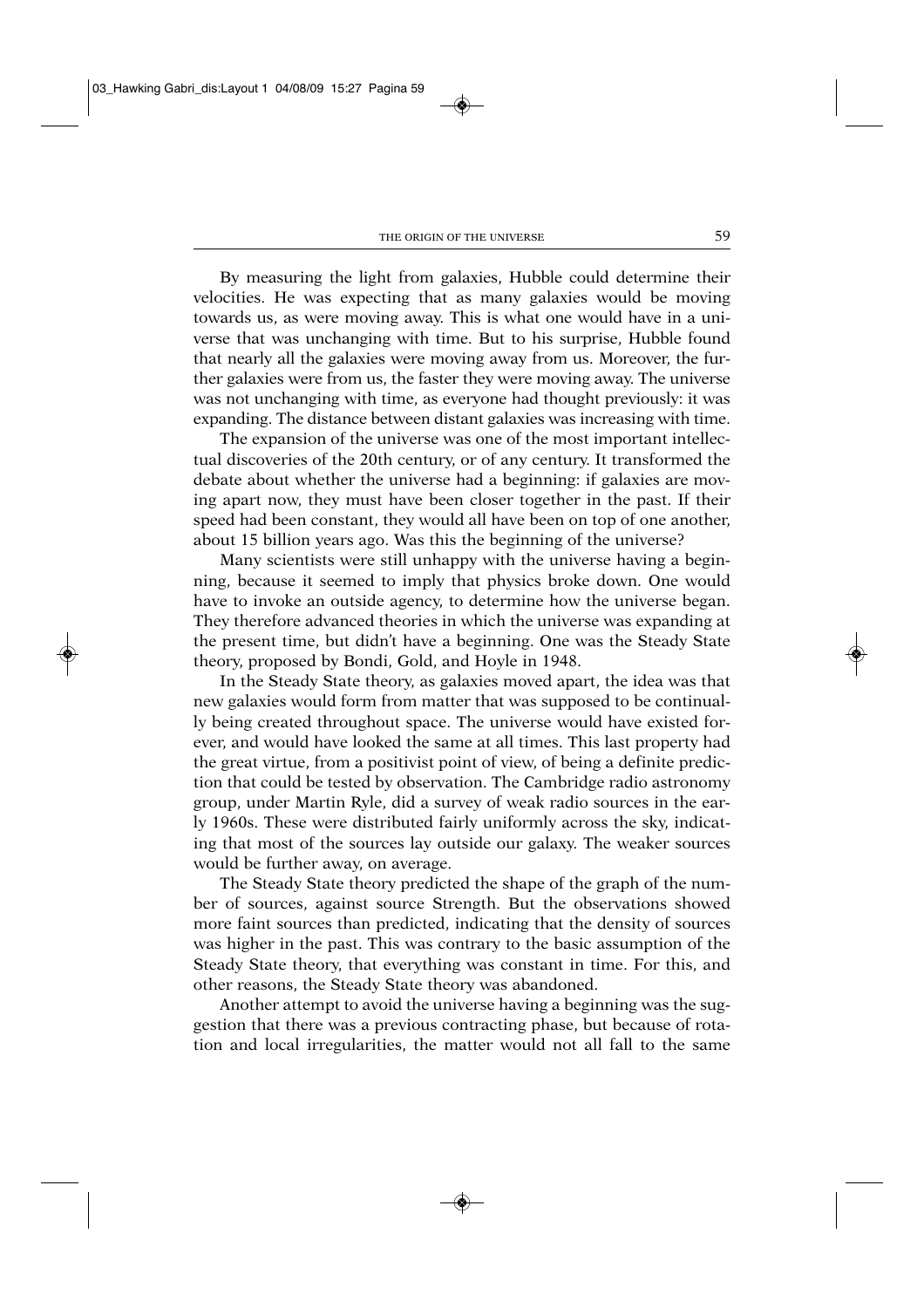point. Instead, different parts of the matter would miss each other, and the universe would expand again, with the density remaining finite. Two Russians, Lifshitz and Khalatnikov, actually claimed to have proved that a general contraction without exact symmetry, would always lead to a bounce, with the density remaining finite. This result was very convenient for Marxist-Leninist dialectical materialism, because it avoided awkward questions about the creation of the universe. It therefore became an article of faith for Soviet scientists.

When Lifshitz and Khalatnikov published their claim, I was a 21-yearold research student, looking for something to complete my PhD thesis. I didn't believe their so-called proof, and set out with Roger Penrose to develop new mathematical techniques to study the question. We showed that the universe couldn't bounce. If Einstein's General Theory of Relativity is correct, there will be a singularity, a point of infinite density and space-time curvature, where time has a beginning.

Observational evidence to confirm the idea that the universe had a very dense beginning came in October 1965, a few months after my first singularity result, with the discovery of a faint background of microwaves throughout space. These microwaves are the same as those in your microwave oven, but very much less powerful. They would heat your pizza only to minus 271.3°C, not much good for defrosting the pizza, let alone cooking it. You can actually observe these microwaves yourself. Set your television to an empty channel. A few percent of the snow you see on the screen will be caused by this background of microwaves. The only reasonable interpretation of the background is that it is radiation left over from an early very hot and dense state. As the universe expanded, the radiation would have cooled until it is just the faint remnant we observe today.

Although the singularity theorems of Penrose and myself predicted that the universe had a beginning, they didn't say how it had begun. The equations of General Relativity would break down at the singularity. Thus, Einstein's theory cannot predict how the universe will begin, but only how it will evolve once it has begun. There are two attitudes one can take to the results of Penrose and myself. One is that the way the universe began is not within the realm of science. The other interpretation of our results, which is favoured by most scientists, is that it indicates that the General Theory of Relativity breaks down in the very strong gravitational fields in the early universe. It has to be replaced by a more complete theory. One would expect this anyway, because General Relativity does not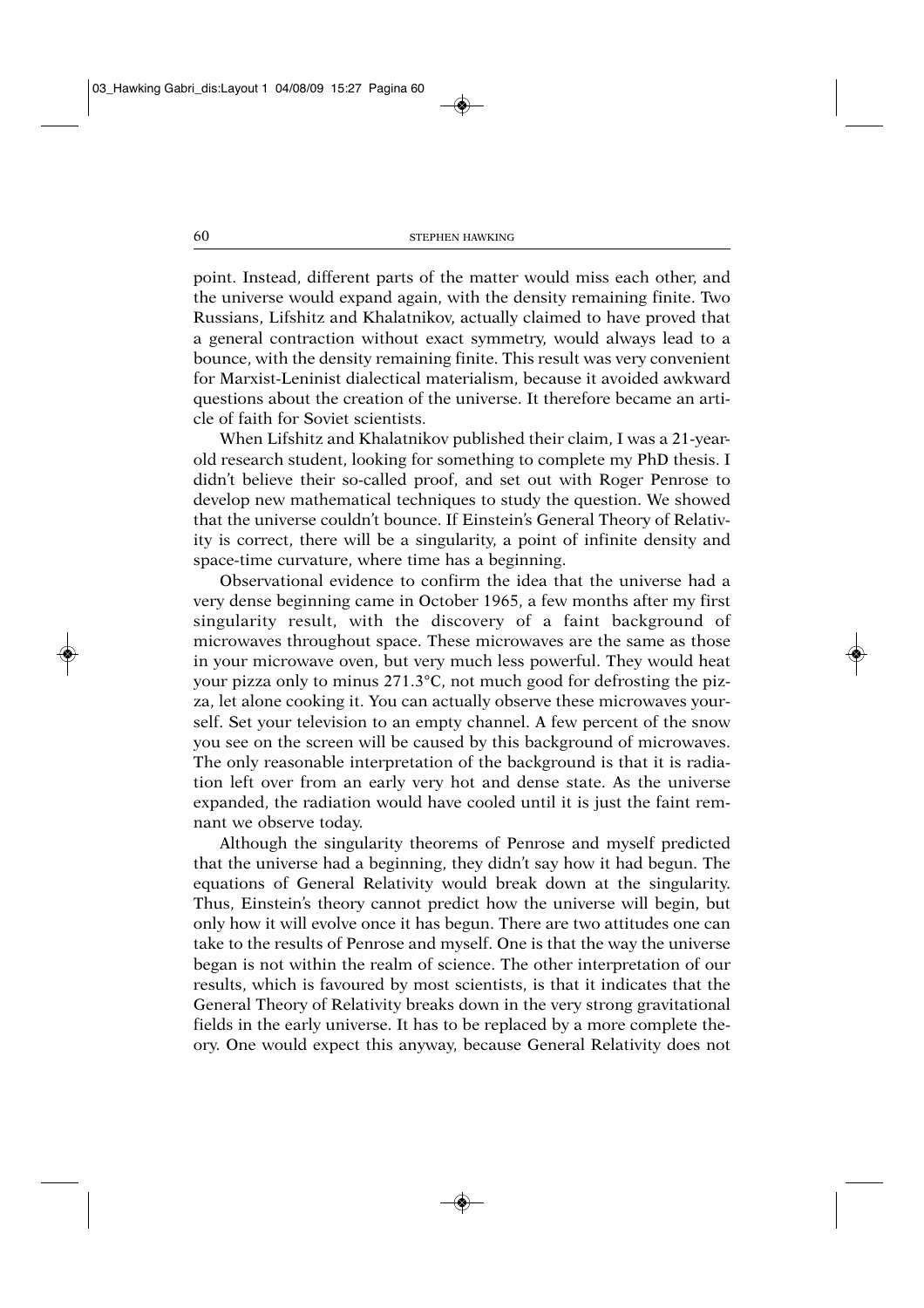take account of the small-scale structure of matter, which is governed by quantum theory. This does not matter normally, because the scale of the universe is enormous compared to the microscopic scales of quantum theory. But when the universe is the Planck size, a billion trillion trillionth of a centimetre, the two scales are the same, and quantum theory has to be taken into account.

In order to understand the Origin of the universe, we need to combine the General Theory of Relativity with quantum theory. The best way of doing so seems to be to use Feynman's idea of a sum over histories. Richard Feynman was a colourful character, who played the bongo drums in a strip joint in Pasadena, and was a brilliant physicist at the California Institute of Technology. He proposed that a system got from a state A to a state B by every possible path or history.

Each path, or history, has a certain amplitude or intensity, and the probability of the system going from A to B is given by adding up the amplitudes for each path. There will be a history in which the moon is made of blue cheese, but the amplitude is low, which is bad news for mice.

The probability for a state of the universe at the present time is given by adding up the amplitudes for all the histories that end with that state. But how did the histories start? This is the Origin question in another guise. Is the initial state of the universe determined by a law of science?

In fact, this question would arise even if the histories of the universe went back to the infinite past. But it is more immediate if the universe began only 15 billion years ago. The problem of what happens at the beginning of time is a bit like the question of what happened at the edge of the world, when people thought the world was flat. Is the world a flat plate, with the sea pouring over the edge? I have tested this experimentally: I have been round the world, and I have not fallen off.

As we all know, the problem of what happens at the edge of the world was solved when people realized that the world was not a flat plate, but a curved surface. Time, however, seemed to be different: it appeared to be separate from space, and to be like a model railway track. If it had a beginning, there would have to be someone to set the trains going.

Einstein's General Theory of Relativity unified time and space as space-time, but time was still different from space, and was like a corridor which either had a beginning and end, or went on for ever. However, when one combines General Relativity with Quantum Theory, Jim Hartle and I realized that time can behave like another direction in space under extreme conditions. This means one can get rid of the problem of time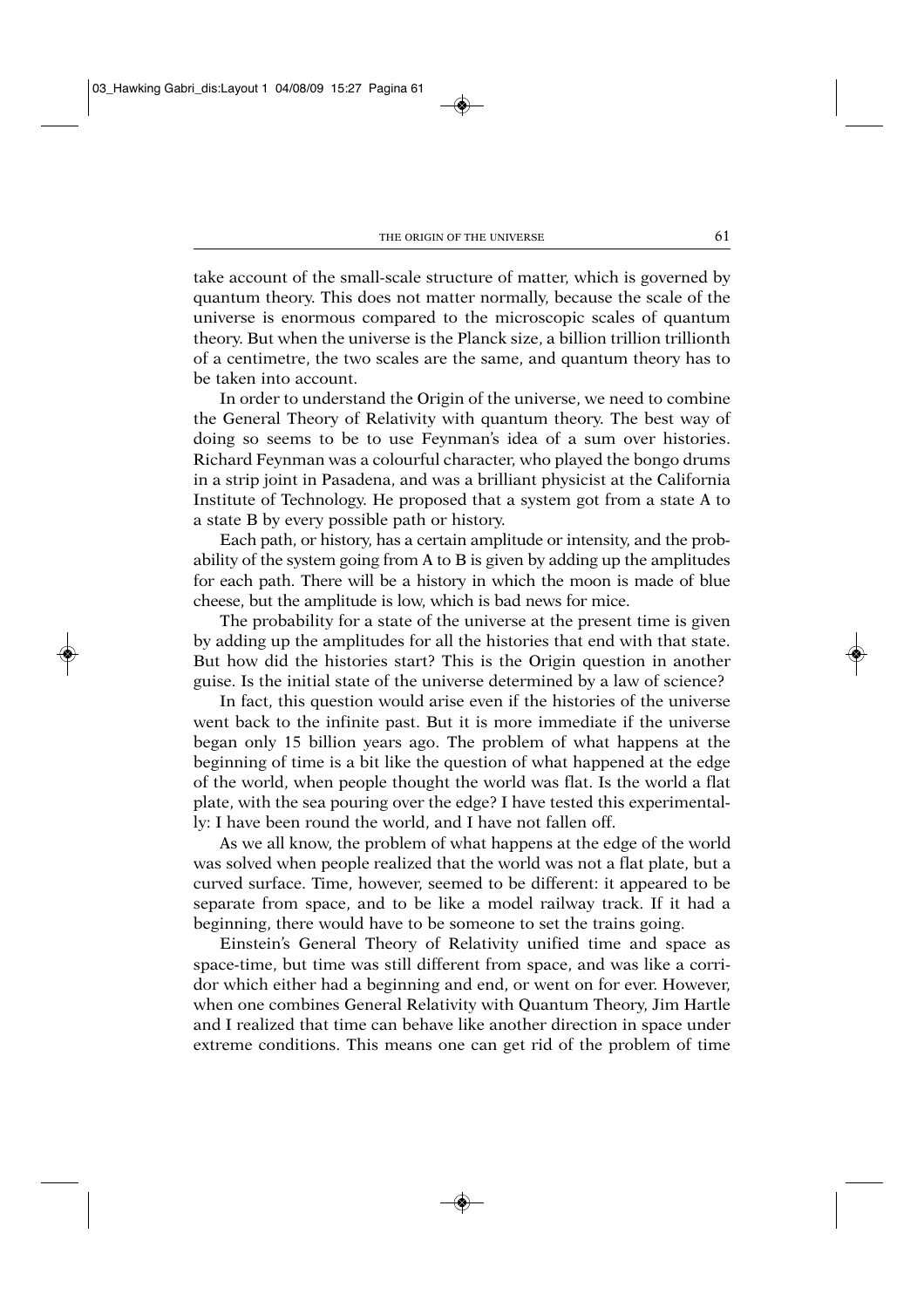having a beginning, in a similar way in which we got rid of the edge of the world. Suppose the beginning of the universe was like the south pole of the earth, with degrees of latitude playing the role of time. The universe would start as a point at the South Pole. As one moves north, the circles of constant latitude, representing the size of the universe, would expand. To ask what happened before the beginning of the universe would become a meaningless question, because there is nothing south of the south pole.

Time, as measured in degrees of latitude, would have a beginning at the South Pole, but the South Pole is much like any other point, at least so I have been told. I have been to Antarctica, but not to the South Pole.

The same laws of Nature hold at the South Pole, as in other places. This would remove the age-old objection to the universe having a beginning that it would be a place where the normal laws broke down. The beginning of the universe would be governed by the laws of science.

The picture Jim Hartle and I developed of the spontaneous quantum creation of the universe would be a bit like the formation of bubbles of steam in boiling water.

The idea is that the most probable histories of the universe would be like the surfaces of the bubbles. Many small bubbles would appear, and then disappear again. These would correspond to mini universes that would expand, but would collapse again while still of microscopic size. They are possible alternative universes, but they are not of much interest since they do not last long enough to develop galaxies and stars, let alone intelligent life. A few of the little bubbles, however, will grow to a certain size at which they are safe from recollapse. They will continue to expand at an ever-increasing rate, and will form the bubbles we see. They will correspond to universes that would start off expanding at an ever-increasing rate. This is called inflation, like the way prices go up every year.

The world record for inflation was in Germany after the First World War: prices rose by a factor of ten million in a period of 18 months. But that was nothing compared to inflation in the early universe: the universe expanded by a factor of million trillion trillion in a tiny fraction of a second. Unlike inflation in prices, inflation in the early universe was a very good thing. It produced a very large and uniform universe, just as we observe. However, it would not be completely uniform. In the sum over histories, histories that are very slightly irregular will have almost as high probabilities as the completely uniform and regular history. The theory therefore predicts that the early universe is likely to be slightly non-uniform. These irregularities would produce small variations in the intensity of the microwave back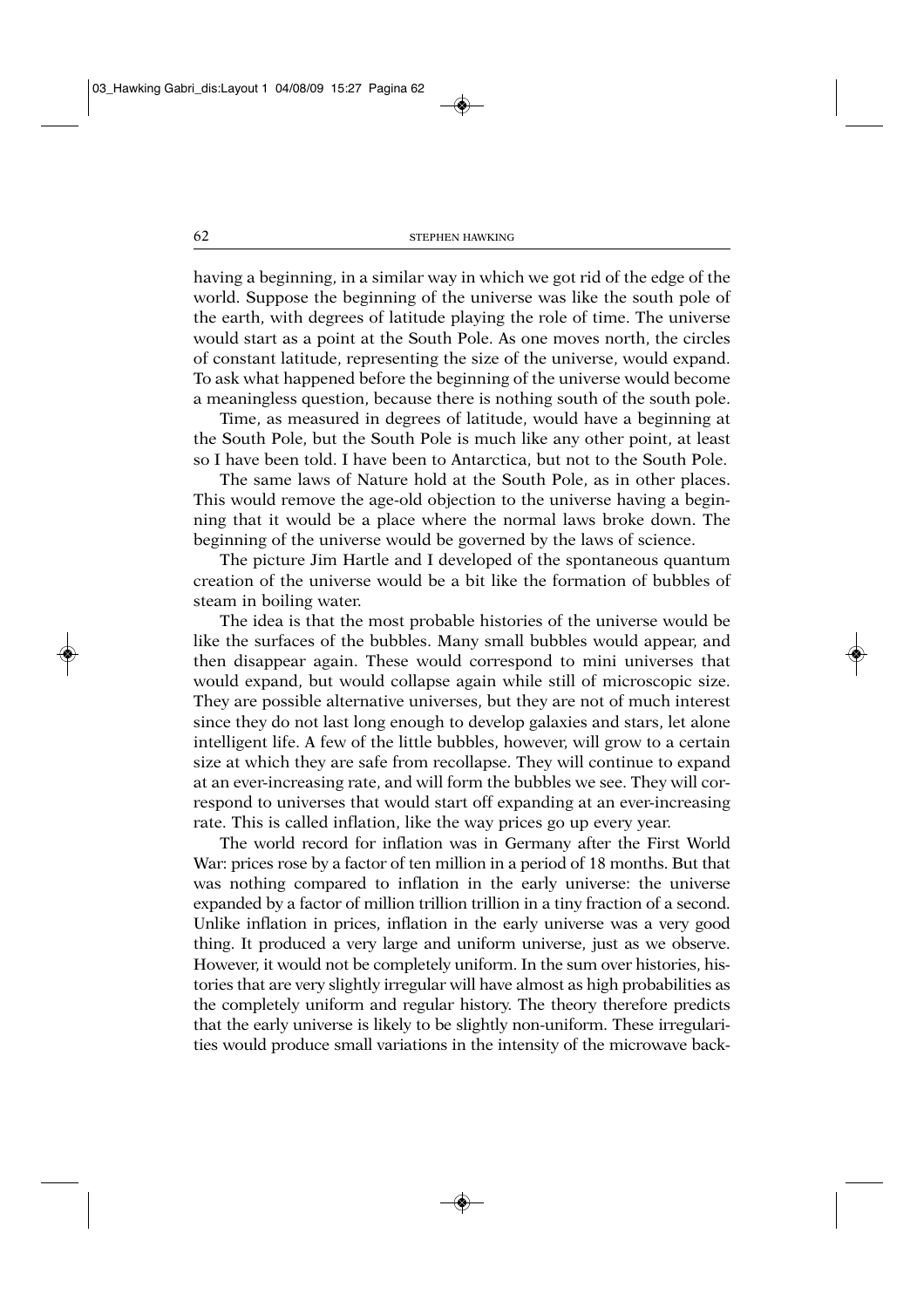ground from different directions. The microwave background has been observed by the Map satellite, and was found to have exactly the kind of variations predicted. So we know we are on the right lines.

The irregularities in the early universe will mean that some regions will have slightly higher density than others. The gravitational attraction of the extra density will slow the expansion of the region, and can eventually cause the region to collapse to form galaxies and stars. So look well at the map of the microwave sky: it is the blueprint for all the structure in the universe. We are the product of quantum fluctuations in the very early universe. God really does play dice.

We have made tremendous progress in cosmology in the last hundred years. The General Theory of Relativity and the discovery of the expansion of the universe shattered the old picture of an ever existing, and ever lasting universe. Instead, general relativity predicted that the universe, and time itself, would begin in the big bang. It also predicted that time would come to an end in black holes. The discovery of the cosmic microwave background and observations of black holes support these conclusions. This is a profound change in our picture of the universe and of reality itself.

Although the General Theory of Relativity predicted that the universe must have come from a period of high curvature in the past, it could not predict how the universe would emerge from the big bang. Thus, general relativity on its own cannot answer the central question in cosmology, Why is the universe the way it is? However, if general relativity is combined with quantum theory, it may be possible to predict how the universe would start. It would initially expand at an ever-increasing rate. During this so-called inflationary period, the marriage of the two theories predicted that small fluctuations would develop and lead to the formation of galaxies, stars, and all the other structure in the universe. This is confirmed by observations of small non-uniformities in the cosmic microwave background with exactly the predicted properties. So it seems we are on our way to understanding the origin of the universe, though much more work will be needed.

Despite having had some great successes, not everything is solved. We do not yet have a good theoretical understanding of the observations that the expansion of the universe is accelerating again, after a long period of slowing down. Without such an understanding, we cannot be sure of the future of the universe. Will it continue to expand forever? Is inflation a law of Nature? Or will the universe eventually collapse again? New observation